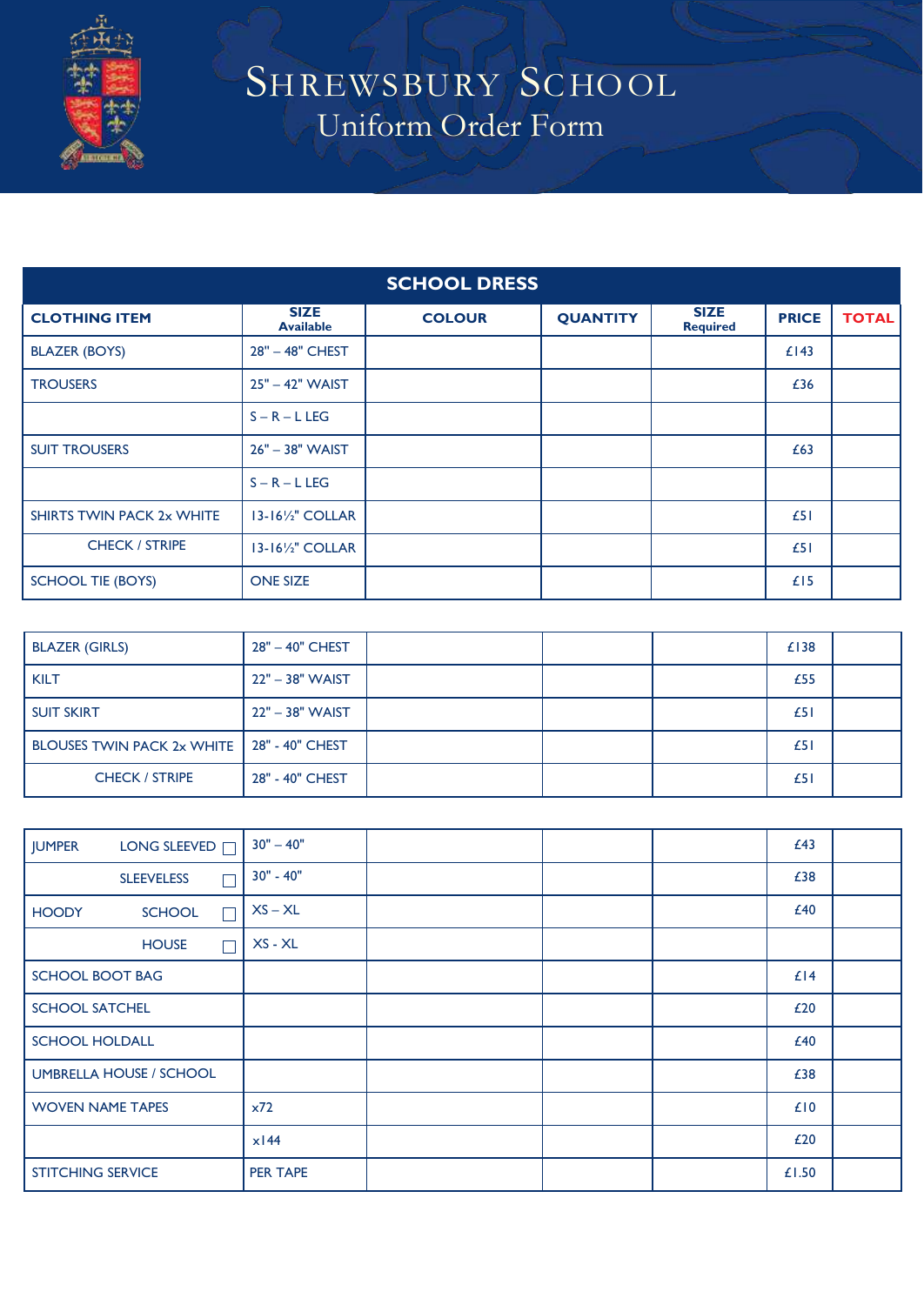|                      |          |              | <b>SPORT</b>  |           |                 |     |           |            |
|----------------------|----------|--------------|---------------|-----------|-----------------|-----|-----------|------------|
| <b>SIZE CHART</b>    |          |              |               |           |                 |     |           |            |
| <b>BOYS TOPS</b>     | JM(9/10) | $JL$ (11/12) | <b>XS</b>     | S         | M               |     | <b>XL</b> | <b>XXL</b> |
| chest                | 28"      | 31"          | 33"           | 36"       | 39"             | 43" | 46"       | 49"        |
| <b>GIRLS TOPS</b>    | 6        | 8            | 10            | 12        | $\overline{14}$ | 16  | 18        |            |
| chest                | 30"      | 32"          | 34"           | 36"       | 38"             | 40" | 42"       |            |
| <b>BOYS BOTTOMS</b>  | JM(9/10) | $JL$ (11/12) | $JXL$ (13/14) | <b>XS</b> | s               | M   | L         | <b>XL</b>  |
| waist                | 25"      | 27"          | 29"           | 27"       | 30"             | 33" | 36"       | 39"        |
| inside leg           | 25"      | 28"          | 30"           | 32"       | 32"             | 32" | 32"       | 33"        |
| <b>GIRLS BOTTOMS</b> | 6        | 8            | 10            | 12        | $\overline{14}$ | 16  | 18        |            |
| waist                | 23"      | 25"          | 27"           | 29"       | 31"             | 33" | 35"       |            |
| inside leg           | 31"      | 32"          | 32"           | 32"       | 32"             | 32" | 32"       |            |

|                                         |               | QTY | <b>SIZE</b> | <b>PRICE</b> | <b>TOTAL</b> |
|-----------------------------------------|---------------|-----|-------------|--------------|--------------|
| <b>HOUSE SPORTS TOP</b>                 | <b>HOUSE:</b> |     |             | £35          |              |
| <b>WEATHERLAYER JACKET</b>              |               |     |             | £65          |              |
| <b>1/4 ZIP MIDLAYER FLEECE</b>          |               |     |             | £55          |              |
| <b>TRACKSUIT BOTTOMS</b>                |               |     |             | £35          |              |
| <b>BOYS PLAYING SHIRT</b>               |               |     |             | £35          |              |
| <b>FIELD SHORTS</b>                     |               |     |             | £30          |              |
| <b>GIRLS PLAYING SHIRT</b>              |               |     |             | £35          |              |
| <b>SKORT</b>                            |               |     |             | £30          |              |
| SCHOOL SPORT SOCKS - 3-6 / 6-11 / 12-15 |               |     |             | £10          |              |
| <b>SWIMMING SHORTS</b>                  |               |     |             | £30          |              |
| <b>SWIMMING COSTUME</b>                 |               |     |             | £25          |              |
| <b>GIRLS PERFORMANCE POLO</b>           |               |     |             | £38          |              |
| <b>BOYS PERFORMANCE POLO</b>            |               |     |             | £38          |              |
| <b>GIRLS SPORTS VEST</b>                |               |     |             | £35          |              |
| <b>BOYS SPORTS VEST</b>                 |               |     |             | £35          |              |
| <b>CRICKET SHIRT</b>                    |               |     |             | £35          |              |
| <b>CRICKET TROUSERS</b>                 |               |     |             | £35          |              |
| <b>CRICKET FLEECE</b>                   |               |     |             | £55          |              |
| <b>BASELAYER TOP</b>                    |               |     |             | £35          |              |
| <b>BASELAYER SHORTS</b>                 |               |     |             | £30          |              |
| <b>BASELAYER LEGGINS</b>                |               |     |             | £40          |              |

N.B. All prices are correct at the time of publication, but may be subject to change.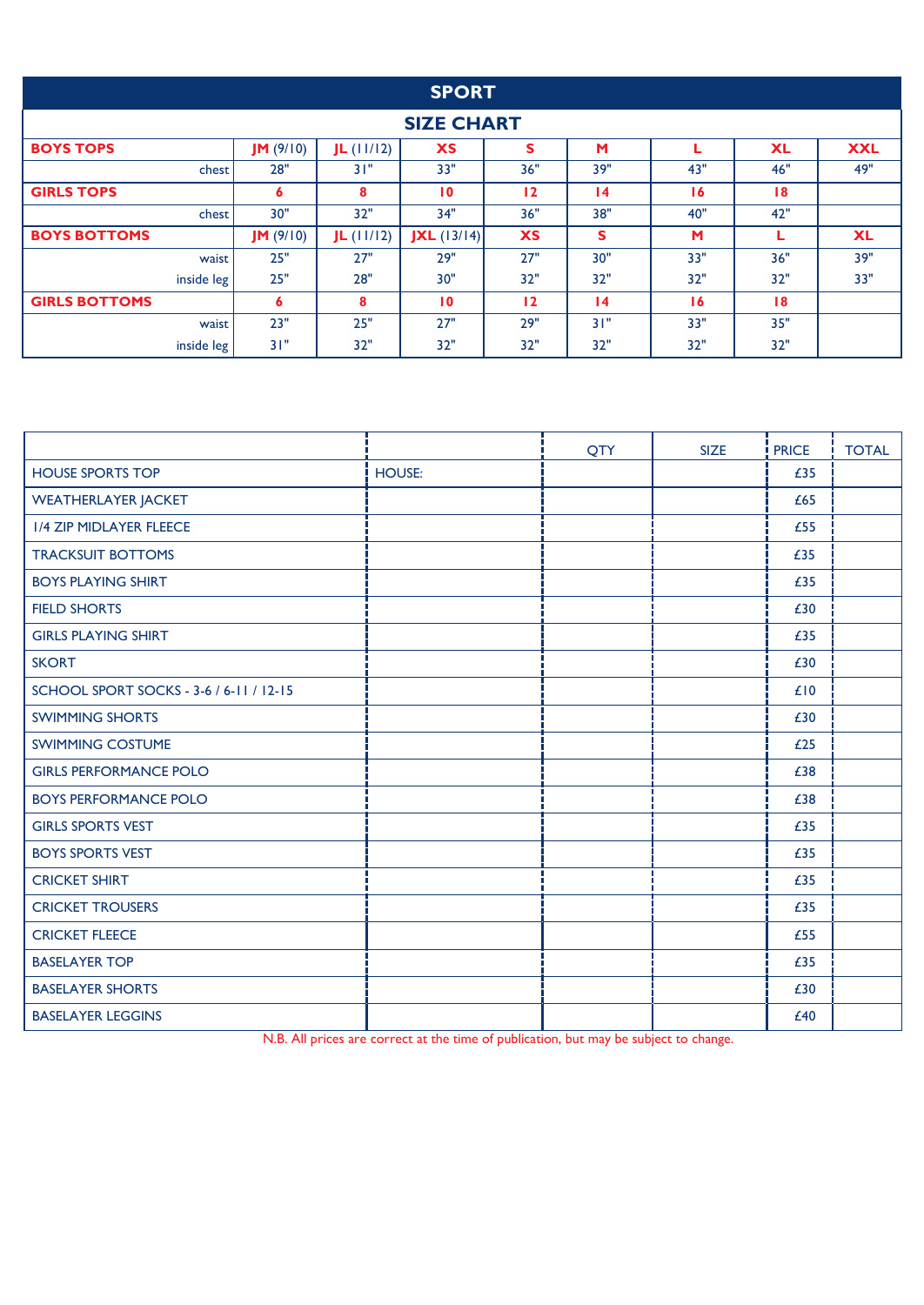## **COMPLETETHE FOLLOWING PLEASE**

All measurements to be in U.K. Inches